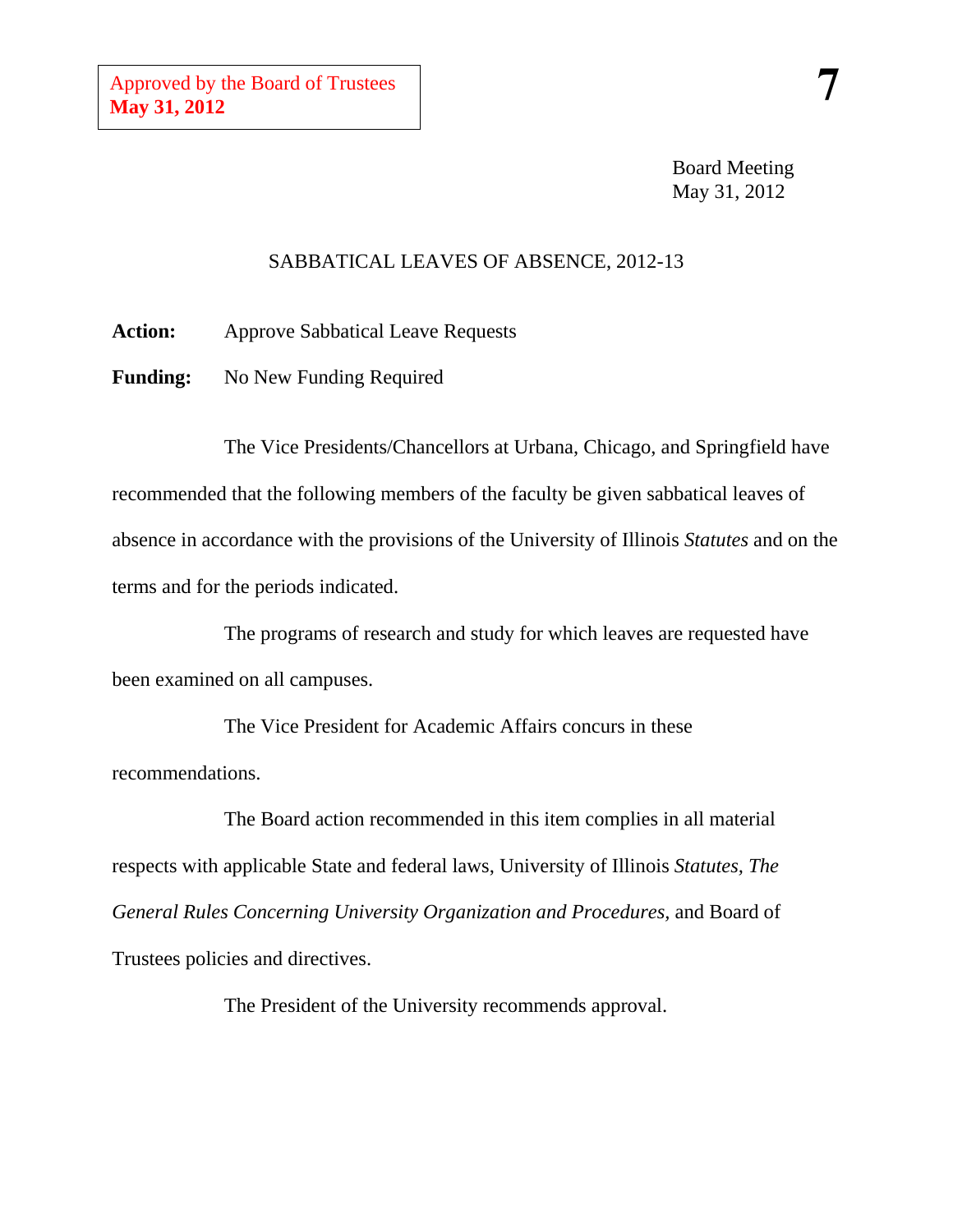# URBANA-CHAMPAIGN

## COLLEGE OF EDUCATION

### Department of Education Policy, Organization and Leadership

CHRISTOPHER ROY HIGGINS, Assistant Professor Second semester 2012-13, full pay To complete a book entitled *Humane Letters Recovering a Humanistic Language for Teaching, Learning, and Scholarship*, forging a new way of thinking about humanism and the humanities and sharing the results of research in the importance of imagination in teaching.

Department of Educational Psychology

HUA-HUA CHANG, Professor Second semester 2012-13, full pay To develop a web-based computerized adaptive testing system to measure media and information literacy.

# COLLEGE OF ENGINEERING

Department of Aerospace Engineering

CEDRIC LANGBORT, Assistant Professor Academic year 2012-13, one-half pay To conduct collaborative research on new auction and real-time pricing for road traffic control.

Department of Materials Science and Engineering

DALLAS TRINKLE, Assistant Professor

First semester 2012-13, full pay

To conduct collaborative research on Materials Defects: Mathematics, Computation and Engineering in order to broaden and strengthen research on prediction of properties of light-weight structural metals, moving into studies of electronic materials, learning: computational techniques spanning length scales from atomistic scale up to the mesoscale; methods for improving the efficiency of computational simulation; and techniques for studying defects in new material systems.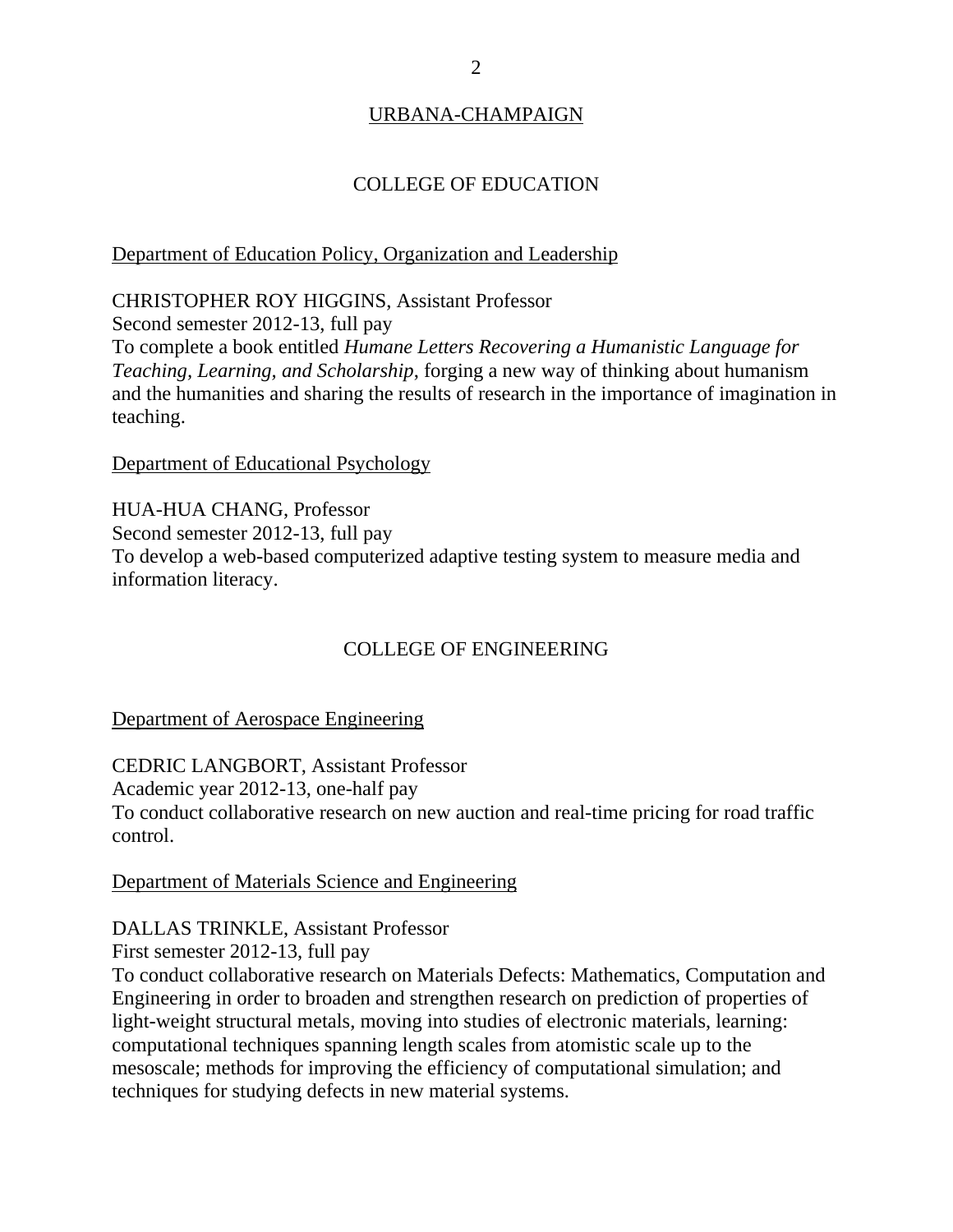## COLLEGE OF FINE AND APPLIED ARTS

#### School of Art and Design

ERIC BENSON, Assistant Professor

First semester 2012-13, full pay

To conduct research on markets for locally produced paper made from indigenous plant material in order to create a model for regional agrarian economy based on entrepreneurship and sustainable professional practice.

## COLLEGE OF LIBERAL ARTS AND SCIENCES

### American Indian Studies Program

JODI BYRD, Assistant Professor

First semester 2012-13, full pay

To conduct research for a book on how American Indian designers, gamers, and scholars interact with digital technologies, in order to understand how genres and games use code to construct and represent American Indians and conquest.

Department of History

EUGENE MICHEL AVRUTIN, Assistant Professor Second semester 2012-13, full pay To complete research for a book, *The Velizh Affair: Ritual Murder in a Russian Border Town*.

School of Literatures, Cultures and Linguistics

Department of Linguistics

TANIA IONIN, Assistant Professor Second semester 2012-13, full pay To conduct research on the interpretation of indefinite expressions by native and nonnative speakers of English and Russian; and to write papers on the research findings.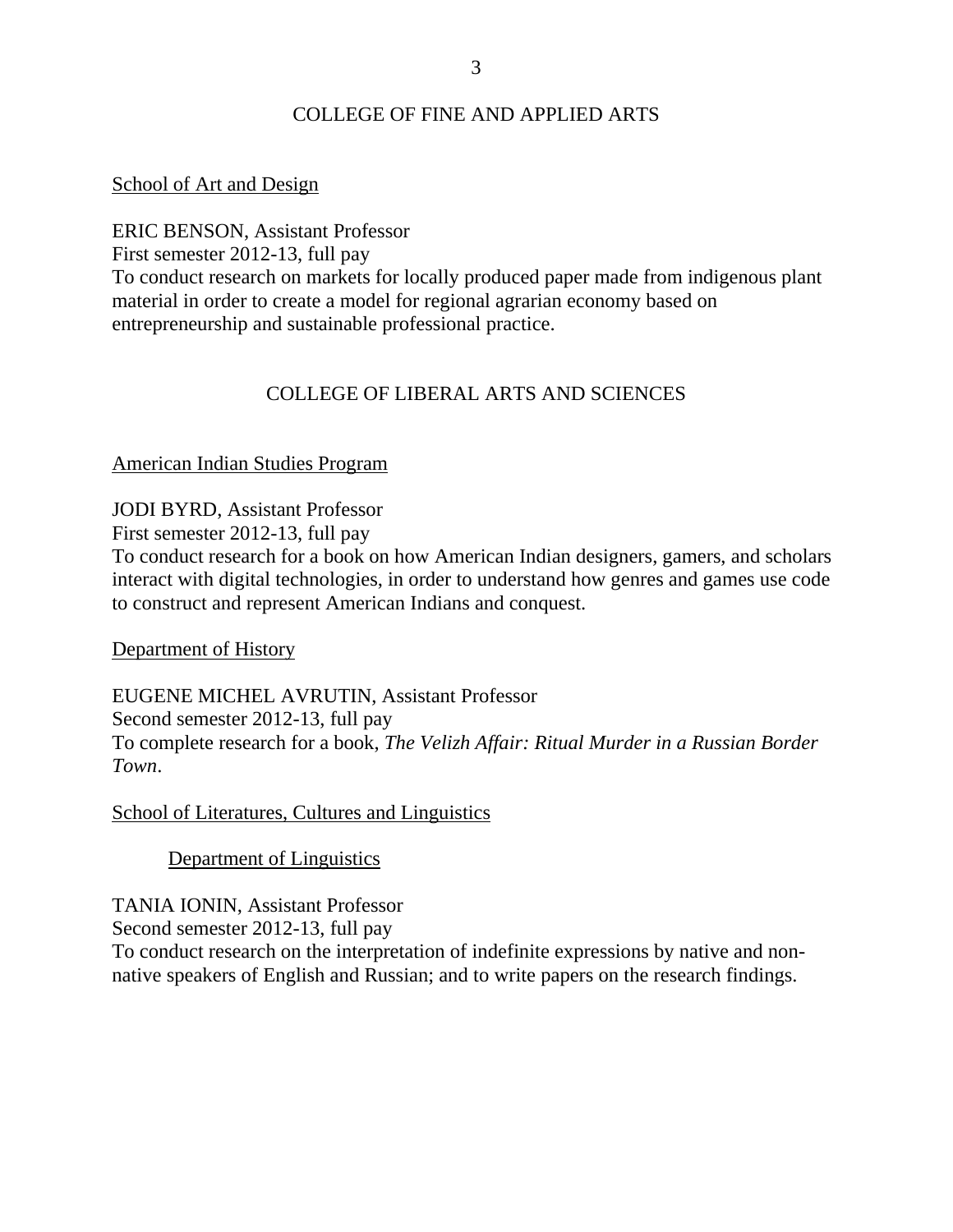MARINA TERKOURAFI, Assistant Professor First semester 2012-13, full pay To complete a book outlining the frame-based approach to politeness and impoliteness and to expand this line of research beyond politeness to further motivation for indirectness in discourse.

Department of Mathematics

SERGIY MERENKOV, Assistant Professor Second semester 2012-13, full pay To conduct collaborative research that examining quasisymmetric rigidity of naturally arising mathematical families of Sierpinski carpets, such as Julia sets of some hyperbolic rational maps.

# CHICAGO

# COLLEGE OF ARCHITECTURE AND THE ARTS

School of Art and Design

JUDITH RUSSI KIRSHNER, Professor Second semester 2012-13 and first semester 2013-14, two-thirds pay To conduct research and interviews of Italian women artists of the 1970's, a first in English in-depth study of the interconnected biographies and criticisms.

# COLLEGE OF DENTISTRY

## Department of Orthodontics

BUDI KUSNOTO, Associate Professor January 1, 2013 through June 30, 2013, full pay To research utilizing compressed 3D CT iterative parallel computing in reconstructing full 3D data sets of the human craniofacial complex. Total radiation exposure could be reduced as much as 70% percent.